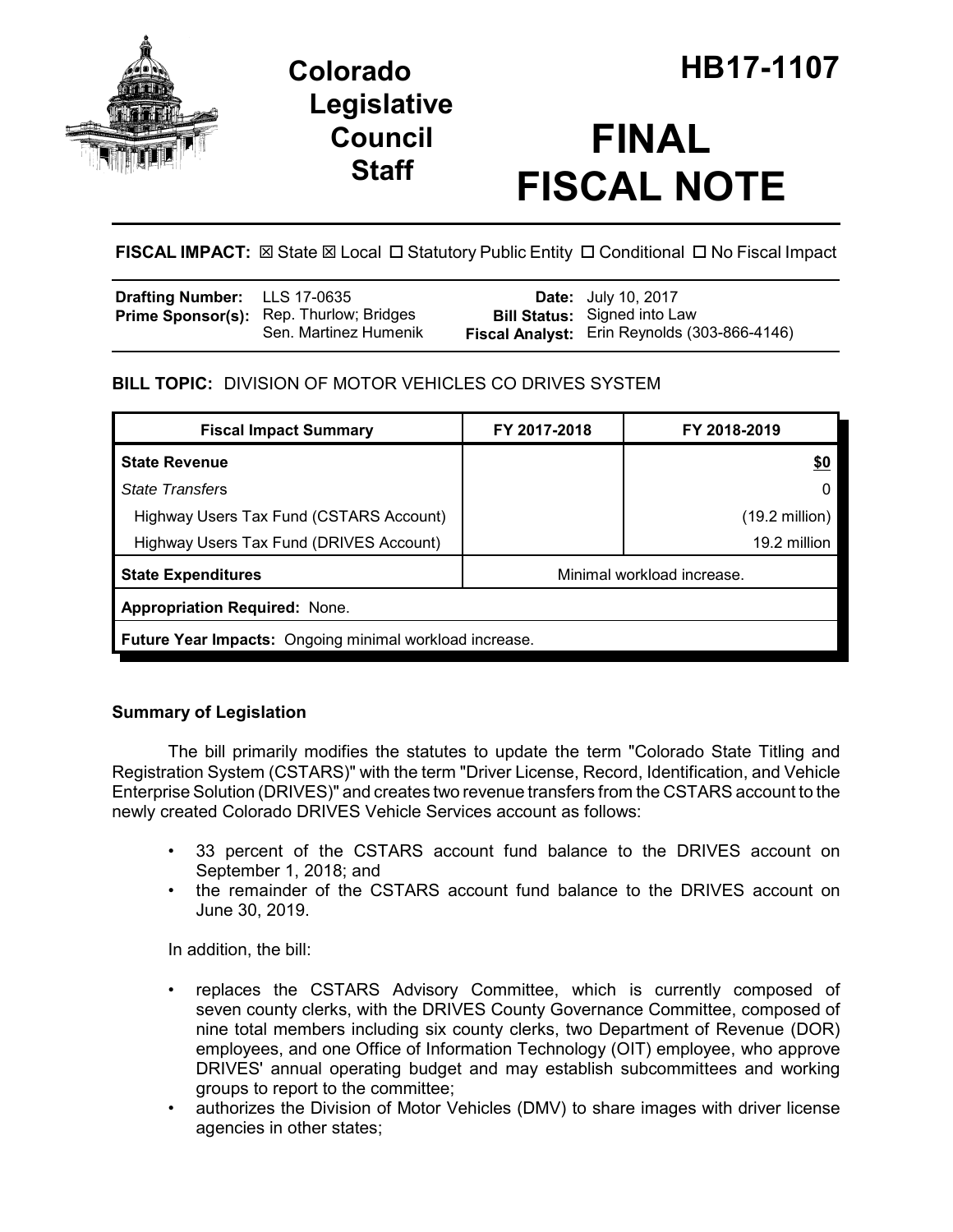July 10, 2017

- clarifies responsibility for title and registration documents between county clerks and DOR;
- codifies in law the practice whereby county clerks transfer motor vehicle transaction revenue electronically to the DMV;
- aligns the terms "authorized agent" and "county clerk" to be synonymous, and redefines last know address for notifications regarding driving privileges; and
- redirects CSTARS account revenue to the DRIVES account as of September 1, 2018, and adds the purchase of license plates, decals, and validating tabs as acceptable uses of the funds.

## **Background**

A capital project is currently underway at the DMV in DOR to replace both the state's Driver License System and CSTARS with an updated computer system called DRIVES. The driver license portion of DRIVES came online February 2017. The portion that replaces CSTARS is scheduled to come online August 2018.

## **State Revenue**

While the bill does not affect overall state revenue, it results in two state cash fund transfers as described below.

*State transfers.* In FY 2018-19, the bill creates two state transfers from the CSTARS account to the DRIVES account of the Highway Users Tax Fund: a transfer of 33 percent of the total fund balance on September 1, 2018, and a transfer of the remaining fund balance on June 30, 2019. As of writing, the CSTARS account is projected to have a beginning FY 2018-19 fund balance of approximately \$19.2 million. As the bill creates several new mechanisms to direct revenue from the CSTARS to the DRIVES account as of September 1, 2018, the fiscal note assumes that this fund balance will not increase in FY 2018-19. As a result, the fiscal note estimates that approximately \$19.2 million will be transferred from the CSTARS account to the DRIVES account in two installments during FY 2018-19. This amount does not consider other 2017 legislation. Actual state transfer amounts will be determined by the State Treasurer.

## **State Expenditures**

There will be a minimal workload increase in DOR and OIT to serve on the DRIVES County Governance Committee. This workload increase is expected to be accomplished within the existing appropriations of these departments.

## **Local Government Impact**

County clerk workload will remain substantially unchanged under the bill. Notably, there is one less county clerk serving on the DRIVES County Governance Committee. Process-wise, the county clerks will now scan documents and send them to DOR immediately, instead of sending batches, but the workload remains the same. The rest of the changes in the bill codify current practice and have no workload impact.